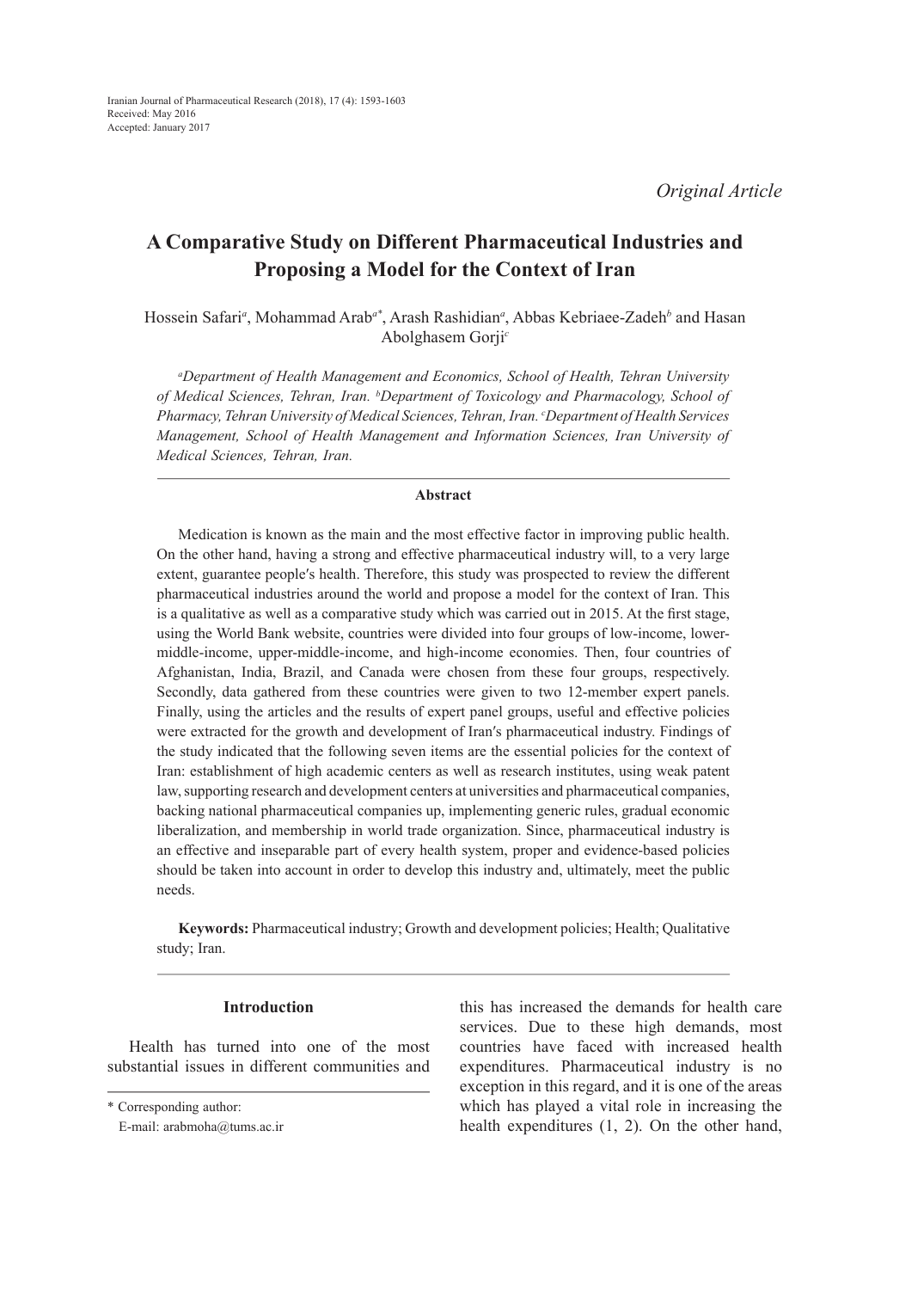medication is known as the main and the most effective factor in improving public health as well as in controlling some diseases among people (3).

Considering the importance of public health, governments have implemented some strict and fundamental rules for health–related industries, so they can improve public health through controlling the costs and, therefore, can provide the grounds for development of such industries including pharmaceutical industries. Development carries a qualitative meaning and is a process through which fundamental changes and reforms take place at economic, social, cultural, and political levels. This can result in creation of new production methods and a shift from traditional to modern ways of improving industries (4, 5).

Moreover, improving public health and developing the pharmaceutical industry are the two most important challenges countries face around the world. Pharmaceutical industry – as one of the most vital parts of any health system- is strictly monitored and controlled by governments. Implementation of some strict rules as well as microscopic supervision of governments on pharmaceutical companies have considerably affected their development and growth. Any wrong selection of rules or policies may result in finishing up the life of many pharmaceutical companies which itself will risk the public health. On the other hand, implementation of proper policies will help this industry grow and develop, but it will also assure the availability of drugs at the right place, with the right price and quality, and, ultimately, will improve the community′s health. Meanwhile, pharmaceutical companies should try to adapt themselves with these policies in order to, firstly, maintain their status quo, and, secondly, create development and growth through turning threats into opportunities or even using the current available opportunities (6, 7).

Governments and policy makers of countries around the world are well aware that development and growth of national industries will result in economic growth along with creation of job opportunities, wealth production, poverty reduction, and increased trades with other countries, and may also bring about high technologies to the national pharmaceutical industry. If pharmaceutical industry-as one of the important industries- witnesses considerable and dramatic growth, then, essential as well as non-essential drugs will be provided for the community with high quality and at the right price. So, people will benefit from such growth, and this will improve the community′s health, and we will have healthier people at work (8, 9).

Considering the high advancements in the medical area, life expectancy of people in developing and developed countries is rising up, which it will result in more aged population in coming years. These people will definitely require some drugs, therefore, we will witness the enlargement of pharmaceutical markets in near future (10, 11). With regards to the abovementioned points, this study was prospected to present a proper model for development and growth of Iran′s pharmaceutical industry.

### **Experimental**

This is a qualitative and comparative study which was carried out in 2015. Since the researchers wanted to study the pharmaceutical industries of the countries around the world. Therefore, it was not feasible to choose all countries. Therefore, it required a criterion so as to classify countries and select some countries randomly from those categories. Hence, after consulting with research supervisors, it was decided to use income level of countries- as a criterion affecting the growth and development of pharmaceutical industries- in order to classify the countries. Then, using the World Bank website, countries were divided into four groups of lowincome, lower-middle-income, upper-middleincome, and high-income economies. Then, four countries of Afghanistan, India, Brazil, and Canada were chosen from these four categories, respectively. Later on, Turkey- a country from upper-middle income category- was added to the study due to its progress in its pharmaceutical industry in the recent years. Next, we went through the «Scopus,» «PubMed,» and «Google Scholar» databases using key words of «Pharmaceutical policy and growth» and «Pharmaceutical policy and development».

We tried to select the most related articles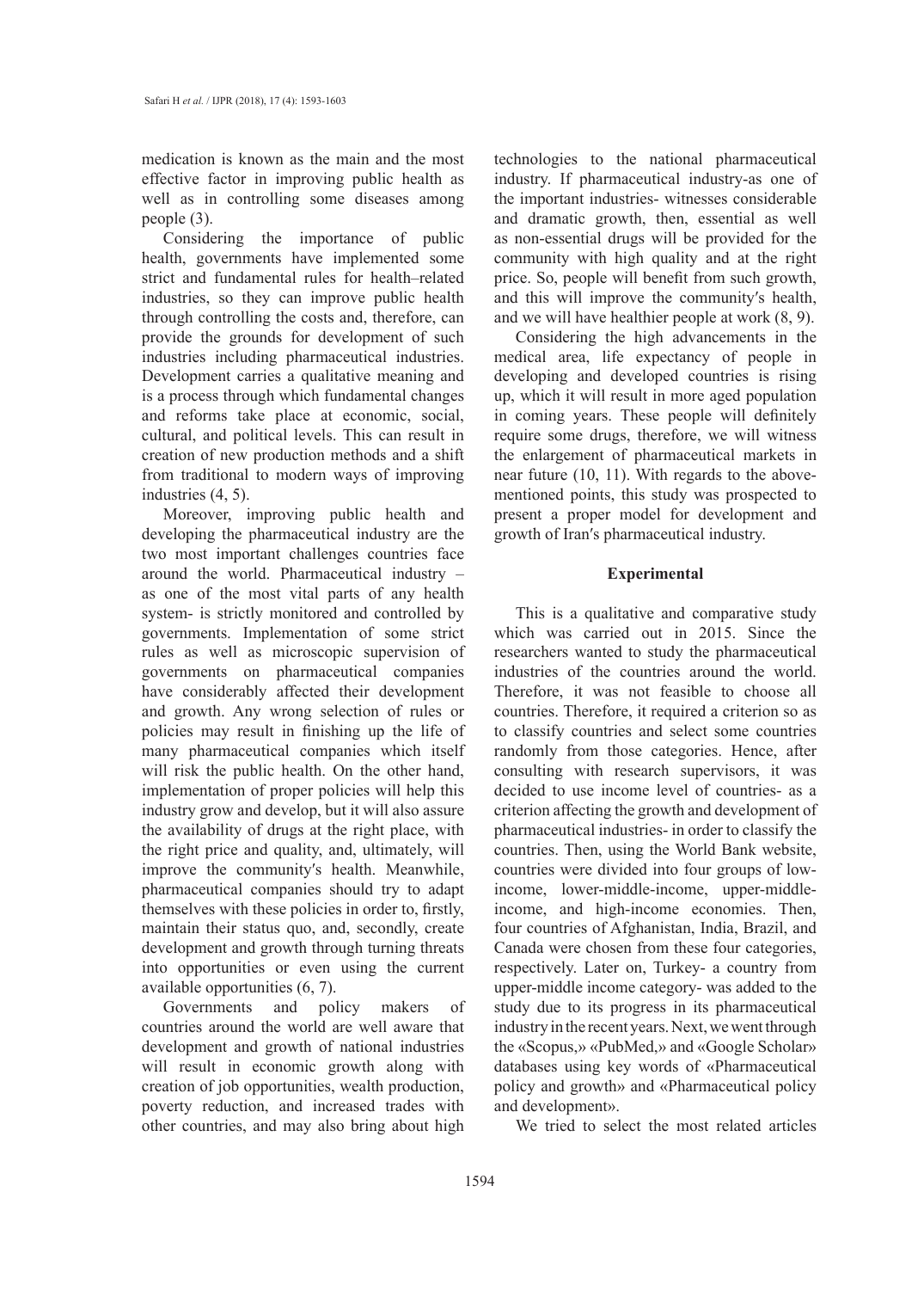which met the following criteria:

Inclusion of pharmaceutical rules and policies as well as the role of governments in development and growth of pharmaceutical industry

Having a time period mentioned for the rules, policies, and interventions

Outlining the effects of pharmaceutical rules, policies, and interventions

Clarifying the reason(s) behind implementation of these rules and policies

The aim of this stage was to extract the rules and policies for the pharmaceutical development and growth of chosen countries as well as governments′ roles in supporting their pharmaceutical industry. Then, these data were used to prepare the interview guide for the second stage.

In the second stage, twenty-four interviewees were invited to the expert panel discussions. They were experts in the pharmaceutical areas and were selected by the help of my supervisor, who has been working in the pharmaceutical area since Islamic Revolution. These experts were selected using the following criteria:

Having management experience in pharmaceutical industry or related companies

Having work experience in ministry of health Being familiar with international pharmaceutical markets

Having work experience in research and development centers of pharmaceutical companies

These twenty-four interviewees then were divided into two 12-member groups. This was done in order to prevent from any kind of crowdedness and to control the panel effectively. Pharmaceutical rules and policies gathered in the previous step were given to these experts and they were asked to express their opinions on the feasibility and appropriateness of each single policy. They were even asked to add the necessary points to the list of policies. Finally, using the articles and the results of expert panel groups, useful and effective policies were extracted for the growth and development of Iran′s pharmaceutical industry.

### **Results**

Here, the conditions of the pharmaceutical

industry in different countries are assessed and then the experts′ opinions have been used to shed light on Iran′s pharmaceutical industry.

### *Afghanistan*

The quantity of both donated and privately imported medicines entering Afghanistan has been considerably increased since 2002. Most part of the pharmaceutical market (70 to 80%) is owned by private sector and the market may worth up to US\$200m per year. Afghanistan has a National Essential drug list which determines the medicines for use in public health facilities. There are some limitations imposed on privately imported medicines by ministry of health. One of the weaknesses of pharmaceutical industry in Afghanistan is the widespread smuggling of medicines into this country. Moreover, Afghanistan has a chaotic pharmaceutical market. Medicines are brought into the country from many diverse sources, and there is a puzzling array of products on sale. The number of actors is larger at every point in the supply chain than in other studied markets. There are more importers, more wholesalers, many more pharmacies, many grocery stores that sell medicines and street vendors of medicines as well as purveyors of traditional medicine (12, 13). There is some evidence showing that doctors may overprescribe medicines without paying attention to the possible side effects. Patients often ask pharmacists to prescribe medicines even though a large proportion of private pharmacies do not have a qualified pharmacist on staff. What is worse is the presence of low quality and fake medicines containing insufficient ingredients on the market. Afghanistan also suffers from inadequate inspection, sampling, and testing facilities to meet the basic standards of medicines on the market. Given the scale of smuggling, it would be much better if efforts were concentrated on inspection and testing at the point of wholesale and retail. However, the absence of testing facilities at border points, long delays in clearing imports, and pending sample results from Kabul are serious impediments for importers to bring their imports through official channels. Recently, the government of Afghanistan has been working on having testing facilities installed at borders or even having mobile laboratory. In addition, there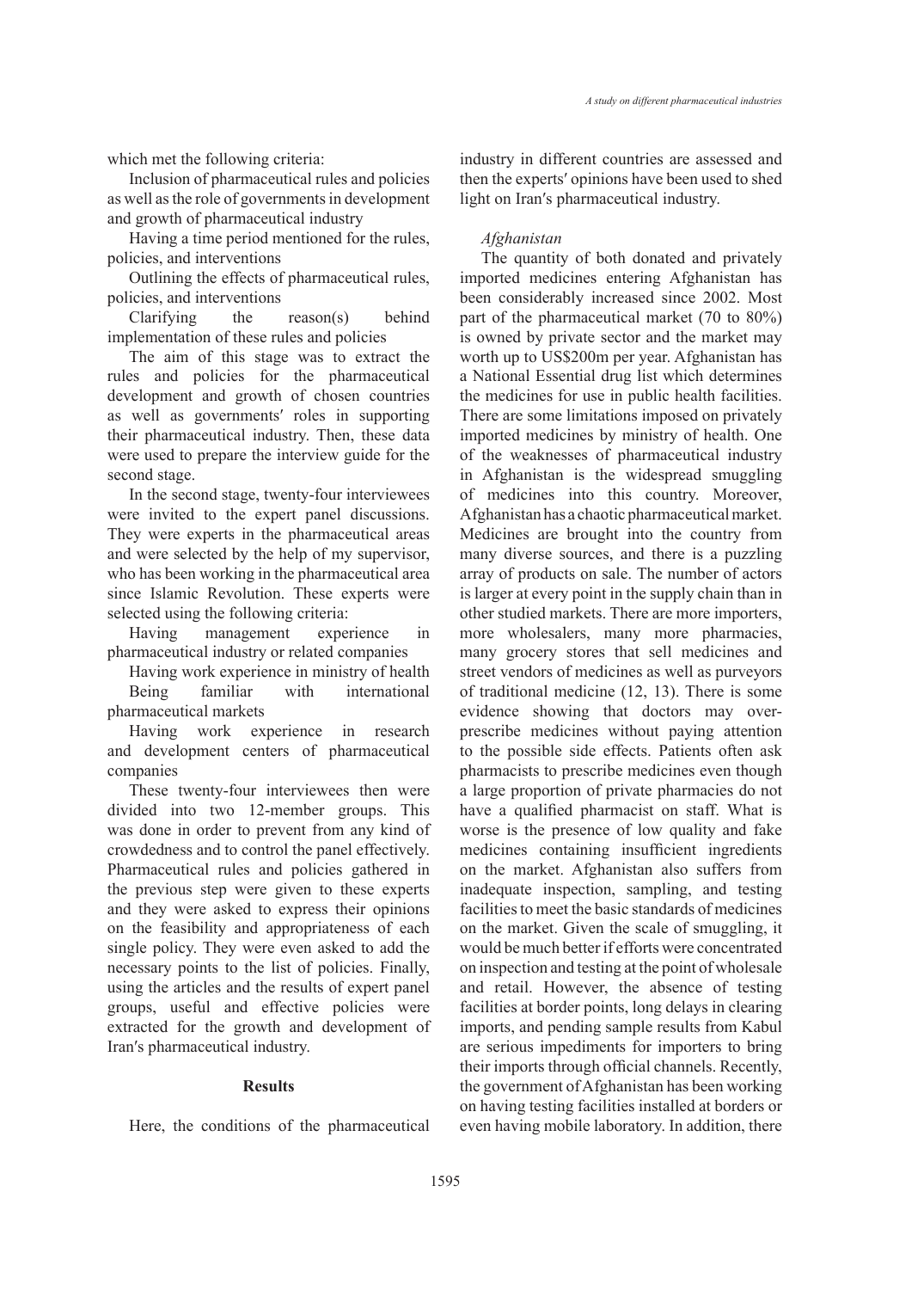is not much control and regulation on pricing of pharmaceuticals in this country (14, 15).

### *India*

With the implementation of patent law in 1911, all of the innovations including products as well as their production methods became patentable for 36 years. This law was a copy of patent law of Britain launched in 1852. This law resulted in creation of a free market for multinational companies in a way that it made India import its pharmaceutical products from mother countries and they had no tendency to produce their own patented products within the country and did not even let its companies produce them (16). Another important point about India is the presence of common committees between ministries of health and science and technology. These committees are responsible for making arrangements between these two ministries so that they can set up proper and harmonized regulations for the growth and development of the national pharmaceutical industry. Moreover, Indian government announced a law for making its industries adapt themselves to trade related aspects of intellectual property rights (TRIPS). According to this law, there was no patent right for new applications of the old drugs, no patent for the mixed drugs, and no patent for derivatives of a new molecule if it has not increased the effectiveness of the previous molecule (17, 18).

Indian government not also tried to harmonize their pharmaceutical rules with TRIPS, but they also intelligently used the flexibilities of TRIPS to create suitable conditions for growth and development of its pharmaceutical industry. Through this, they also protected their national companies from harms of sever and unfair international policies and rules. Therefore, Indian companies could follow different paths such as producing generic drugs, investment in research and development departments so as to produce new drugs, partnership with multinational companies in research areas, marketing their patented drugs and producing them through signing contracts with their owners (19).

India has also implemented some rules for research and development of their companies. These rules include giving tax exemptions up to 150% for those investments in R and D sections

as well as for those companies which use national technologies; government′s financial support of common research projects between universities, research centers, and pharmaceutical companies since 2004; providing low-interest rate loans for pharmaceutical companies; and giving a 5-year tax exemption to those companies involved in research and scientific projects (17, 20).

### *Brazil*

It was after  $mid-20<sup>th</sup>$  century that both India and Brazil decided to bring growth and development to their national industries, especially to the pharmaceutical industry. Both countries tried hard to implement weak patent laws for a certain time and to create a big national market along with training many scientists and experts. In 1930, Brazil′s pharmaceutical market included some research institutes, national pharmaceutical companies as well as some multi-national companies which held 13.6% of Brazil′s pharmaceutical market (21). In 1990, federal government of Brazil passed on a law according to which establishment and development of companies required a formal license from the government. The aim of this law was to encourage investments in building or developing companies in strategic industries, and to reduce the imports and any kind of dependence on foreign countries (22). In recent years, Brazil has tried to improve the collaborations between pharmaceutical companies and universities so as to enhance research activities and use their results for development of pharmaceutical industry (23). In addition, those companies which are active in research and development areas can benefit from income tax exemptions or can be financially supported for buying new and essential equipment (24). Brazil has also built some research centers for producing essential drugs for diseases such as AIDS so that they could reduce their dependence on importing expensive and high-tech drugs for such diseases. Moreover, they have put some custom tolls and duties on importing any drug which is being produced by national companies. Finally, they passed on the generic law in 1999 in order to support national pharmaceutical companies and to make the drugs affordable and accessible to the public. This law was also concerned with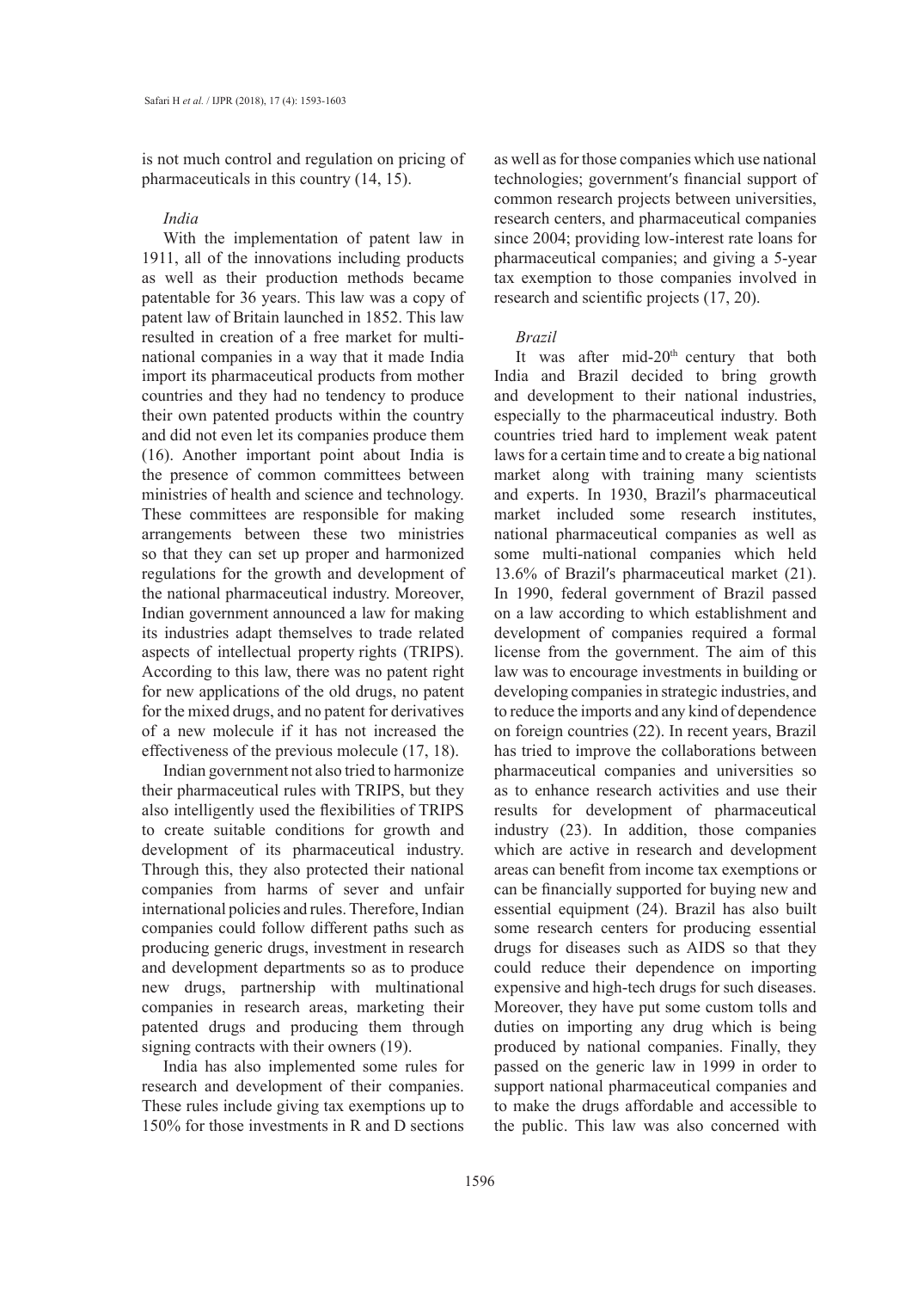packaging, marketing, and promotion of drugs (21).

### *Canada*

Due to high prices of drugs in 1960 and in order to help the pharmaceutical industry grow, government of Canada authorized a patent law according to which patent duration changed to 17 years. This law also gave the patent owners the permission of using compulsory licensing for both imported and nationally produced drugs provided that they have paid 9% of the pure price of drug selling. This licensing reduced the governmental costs up to \$212 million in 1983 (25). In 2004, a bill called C-9 or C-56 was passed on according to which government of Canada, with respect to the act 2003 of TRIPS, allowed companies to produce and export their patented drugs to under-developed or developing countries. This bill was authorized for two years in the beginning but was extended after that (26). Canada also passed on a law to support their national companies and their importing. According to this law, those drugs which were produced only for importing did not require any registration inside the country and should only be certified and registered in the target country. Of other supports of government from national companies was replacement of drugs by their generic forms which was later called «generic substitution». Moreover, they offered some tax exemptions for those actions aiming at development of research and production of new drugs in 1983 (27, 28).

### *Turkey*

Pharmaceutical industry of Turkey has had, on average, a 14% growth from 1995 to 2000. This was much bigger than the 7.2% growth of European countries at the same time. One of the weaknesses of Turkey′s pharmaceutical industry is that it takes 2.5 years for a company to get a license for producing a generic drug. On the other hand, its controlling system for drug prices has stopped this strategic industry from development. In Turkey, most researches are done by universities but they are of no use since there are not strong and big private pharmaceutical companies to use the results of such researches. This is considered as one of the reasons behind low investment in R and D sections (29, 30).

Since 1961 and because of essential drugs being expensive along with Turkey′s market turning into a monopolistic market for multinational companies, they called off patenting any product as well as the production methods of drugs, and this led to a dramatic growth among national companies (29).

In 1999, Turkey signed a contract with World Trade Organization (WTO) according to which it was supposed to include drug patents and production methods in its rules. Turkey tried to control the imports so as to support the national producers and provided subsidies for pharmaceutical companies as well. On the other hand, national companies gained a lot of profit through importing raw material and working only on finished products. Furthermore, in order to support researches within the country, they prevented foreign companies from producing the finished products and these companies should start from the first levels of drug production if they want any production license (18).

# *Experts′ opinions on Iran′s pharmaceutical industry*

# *Obstacles ahead of growth and development of pharmaceutical industry in Iran*

Presence of some infrastructural problems such as lack of a proper and suitable transportation system for development of industry, lack of high speed and reliable information and communication networks as well as weak banking system for facilitating international exchanges have created some obstacles for national pharmaceutical industry. Inconsistency of monetary and production policies along with instability of top managers′ positions are among the other issues facing the pharmaceutical industry in Iran.

# *Government′s role in growth and development of pharmaceutical industry*

Since most of the pharmaceutical companies in Iran are owned by government and it is the main drug buyer (through insurance companies) as well, therefore, not only they can play an important role in implementation of national and international policies for development of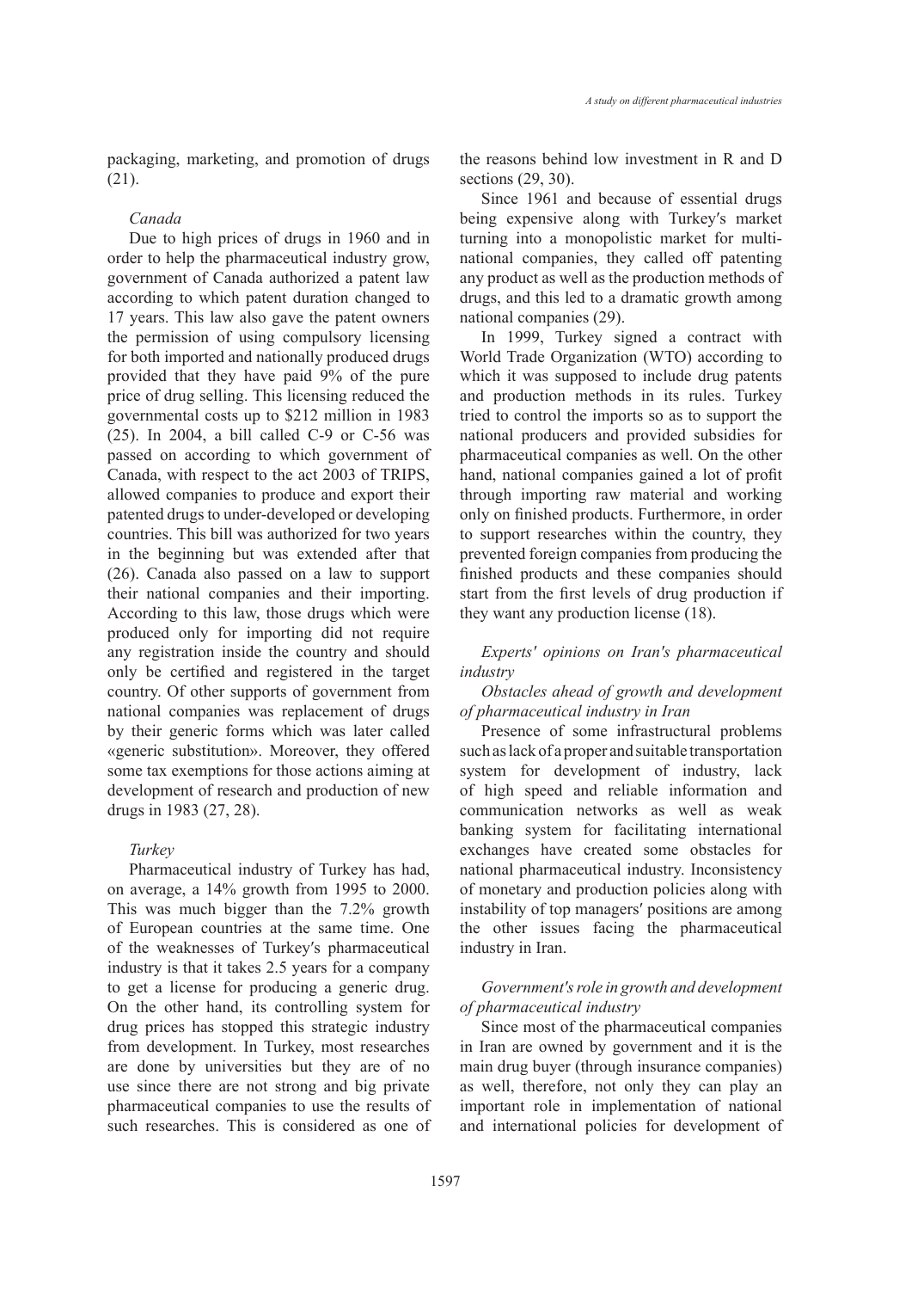|    | <b>Obstacle</b>                                                                                                                          | No. of experts agreed on it | Percentage |
|----|------------------------------------------------------------------------------------------------------------------------------------------|-----------------------------|------------|
| 1  | Involvement of Iran in international political challenges<br>and the results of imposed sanctions                                        | 12                          | 54.5       |
| 2  | Inconsistency in management, industrial, production, and<br>monetary policies                                                            | 17                          | 77.2       |
| 3  | Inflation and banking system weaknesses                                                                                                  | 10                          | 45.5       |
| 4  | Ignoring joint venture among small-size companies                                                                                        | 14                          | 63.6       |
| 5  | lack of targeted planning and support for university<br>level researches as well as the weak relation between<br>university and industry | 16                          | 72.7       |
| 6  | Absence of support for R and D sections of national<br>companies                                                                         | 15                          | 68.1       |
| 7  | Lack of support from national pharmaceutical companies                                                                                   | 13                          | 59         |
| 8  | Lack of information about quality of nationally produced<br>drugs as well as brand prescription behaviors among<br>doctors               | 14                          | 63.6       |
| 9  | Ownership of most pharmaceutical companies by<br>government                                                                              | 15                          | 68.1       |
| 10 | Weak and broken insurance policies                                                                                                       | 16                          | 72.7       |

| Table 1. Obstacles facing pharmaceutical industry in Iran. |  |  |  |  |
|------------------------------------------------------------|--|--|--|--|
|------------------------------------------------------------|--|--|--|--|

pharmaceutical industry, but also can establish exact, feasible, and comprehensive plans to meet those regulations and policies. Macro-policies of government determine the pharmaceutical regulations and policies at micro level. Iranian government can pave the ground for growth and development of pharmaceutical industry through putting some limitations on importing drugs, exempting some companies from paying customs toll and duties, provision of tax exemptions and low-interest rate loans for those research-centered companies. Although government plays the most fundamental role in pharmaceutical industry, some experts believe that privatization is what Iranian pharmaceutical industry needs.

In order to support national companies and prevent from wasting capitals of insurance companies, government can differentiate essential and strategic drugs from other products, modify insurance policies (such as leaving OTC drugs out of insurance list and putting national products on that list), adjust drug prices along with putting some incentive prices, and alter prescribing behaviors of doctors and encourage them to prescribe generic drugs.

# *Doctors′ role in growth and development of pharmaceutical industry*

Physicians do not usually trust national pharmaceutical products in Iran, so they go for prescribing foreign drugs without even being aware of their quality. Some nationally produced drugs have even more quality than those imported ones. Doctors should be totally informed of these drugs through holding some conferences and seminars.

As seen in Table 1, factors such as inconsistency in management, industrial, production, and monetary policies; lack of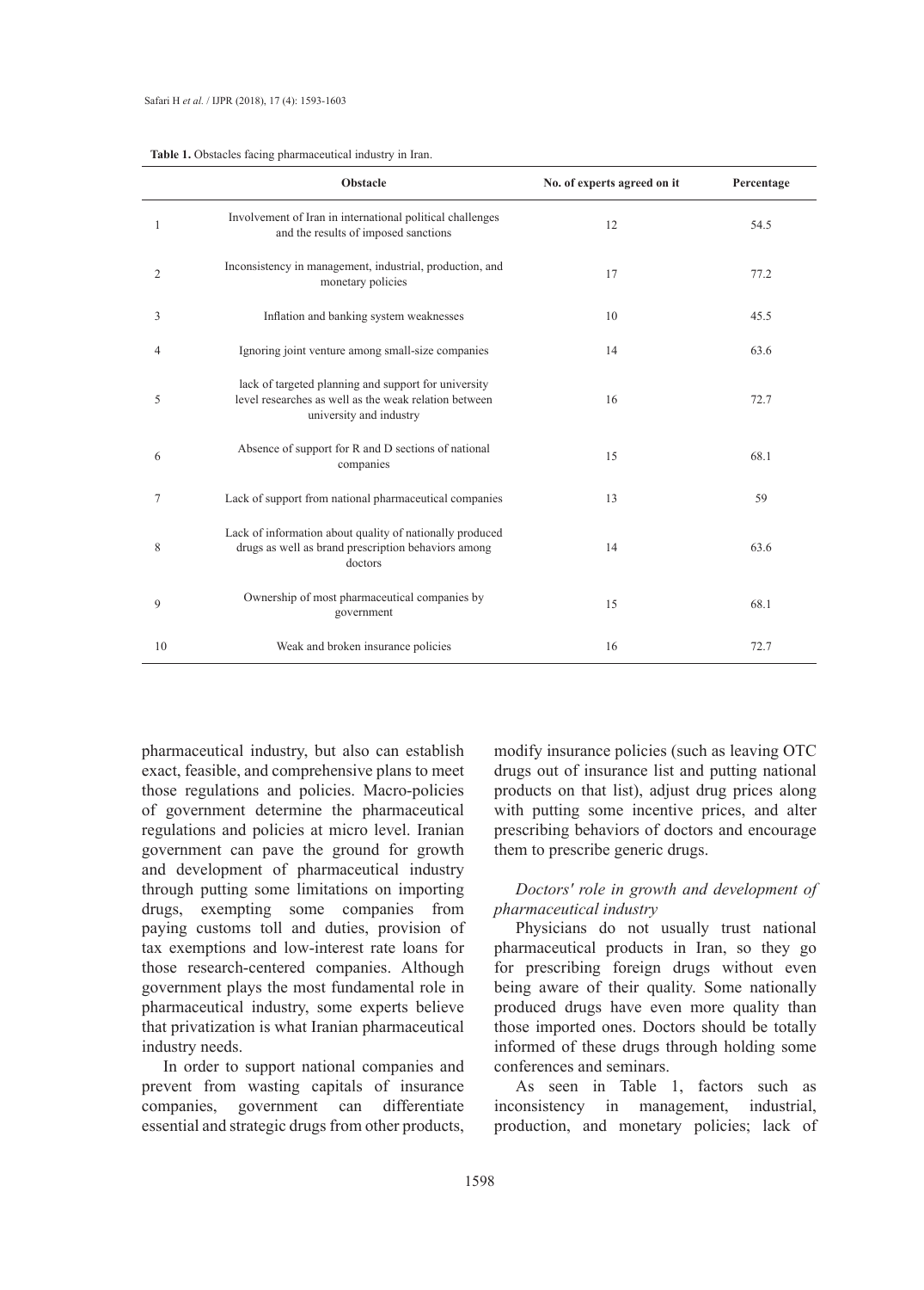

**Figure 1.** Conceptual framework for development and growth of Iran′s pharmaceutical industry.

targeted planning and support for university level researches as well as the weak relation between university and industry; and absence of support from R and D sections of national companies are among the main obstacles facing pharmaceutical industry in Iran.

Ultimately, using the above-mentioned information and considering the features of a successful pharmaceutical industry, a framework was developed indicating how Iran′s pharmaceutical industry can use these steps in order to improve its conditions (Figure 1).

## **Discussion**

The current study was prospected to present a proper model for development and growth of Iran′s pharmaceutical industry. Having searched

articles along with expert panel interviews meticulously reviewed, seven most important and industry; and absence of support and fundamental steps for development and growth of Iran's for development and panies are growth of national pharmaceutical industry were derived. These steps involve the following:

*1-Establishment of high-profile academic centers as well as universities for training*  a successful pharmaceutical industry, a *students and researchers in pharmacy, medicine*, *chemistry, and related majors in order to work in*  armaceutical industry can use these steps in pharmaceutical industry or at the research and *development (R and D) centers*

This accounts for as one of the most  $\frac{1}{2}$  reviewed,  $\frac{1}{2}$  is accounts for as one of the most fundamental policies for growth and development of pharmaceutical industries. Universities and high profile academic centers should best use their facilities for improving the scientific and technical capabilities of pharmacy students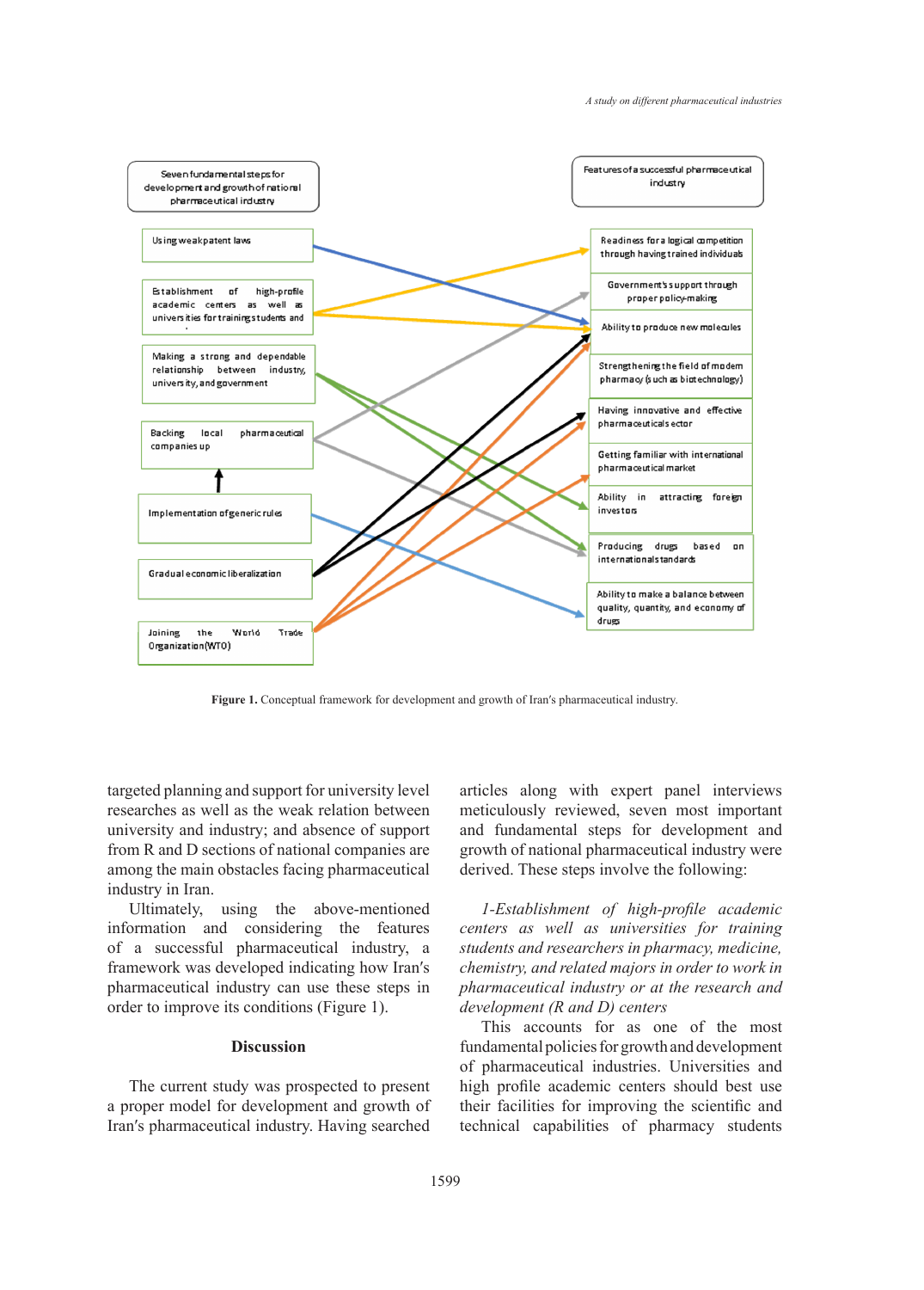and researchers and prepare them for R and D laboratories at universities and pharmaceutical companies as well as for working in production and managerial sections of pharmaceutical companies.

Although Iran has many universities for training students in pharmacy, medicine, chemistry, and other related fields of study, the results of researches are not properly used for producing new and innovative products. Moreover, there are some weaknesses in practical aspects of university curricula as they are not properly and usefully implemented in the country. On the other hand, lack of growth and development of pharmaceutical companies, especially in the area of R and D which is mainly focused on drug formulation aspects, has reduced the need for professional researchers in the companies and made them leave the country to conduct those researches somewhere else. It seems that with putting more attention on practical courses as well as apprenticeship of students along with equipping universities with facilities for R and D and reforming supportive policies and rules for researches, the needed motivation and drive in our researchers so as to produce new and innovative products can be achieved. Furthermore, the relationship between government, industry, university, and research centers should be enhanced. Financial and nonfinancial supports by government can pave the ground for presence of university professors and researchers in pharmaceutical companies and help the country use the highest potentials of such groups for national growth and development.

*2-Using weak patent law in order to develop the reverse engineering and increase the capabilities of pharmaceutical companies for conducting fundamental researches and, ultimately, producing brand products* 

As mentioned earlier, using weak patent law for developing reverse engineering, increasing the capabilities of national companies in producing pharmaceutical products as well as learning the development trend of a drug are the basic steps adapted in many countries. In this regard, India from 1972 to 2005, Brazil from 1945 to 1969, and China from 1985 to 1992 patented only the pharmaceutical production method. Moreover, pharmaceutical products were not patentable before 1949 in England, 1960 in France, 1958 in Germany, and before 1978 in Swiss, Sweden, and Italy. Using weak patent law, especially in the area of pharmaceutical production method, has increased the abilities of these countries′ pharmaceutical companies in producing new drugs. Of course, we can′t overlook the governmental supports in these countries in providing a suitable environment for growth and development of their pharmaceutical industry. Endorsement and implementation of weak patent law are among the macro-policies of Iranian government. It seems that Iran has so far been able to use these rules properly, but there have been no long-run and targeted plans for achieving over the borders goals. Inter-ministry committees should be arranged in order to find proper and feasible solutions for problems of industries, especially pharmaceutical industry, in Iran.

*3-Supporting R and D centers at universities and pharmaceutical companies and making a strong and dependable relationship between industry, university, and government*

Governments have been supporting pharmaceutical research actions mainly through the following:

Financial supports from researches done at universities, research centers, and R and D departments of pharmaceutical companies

Financial supports through giving lowinterest rate loans for importing supplies and consumables for conducting the researches

Financial supports in form of tax and duty exemptions for importing supplies and consumables for conducting the researches

Tax exemptions for those researches resulting in production of a new product or new production method

Offering price incentives for those researches resulting in production of a new product or new production method

Due to high costs of producing raw pharmaceutical material, low marginal profits, and lack of governmental supports, private pharmaceutical companies can′t properly invest in R and D sections. Despite the advancements in reverse engineering, unfortunately, most of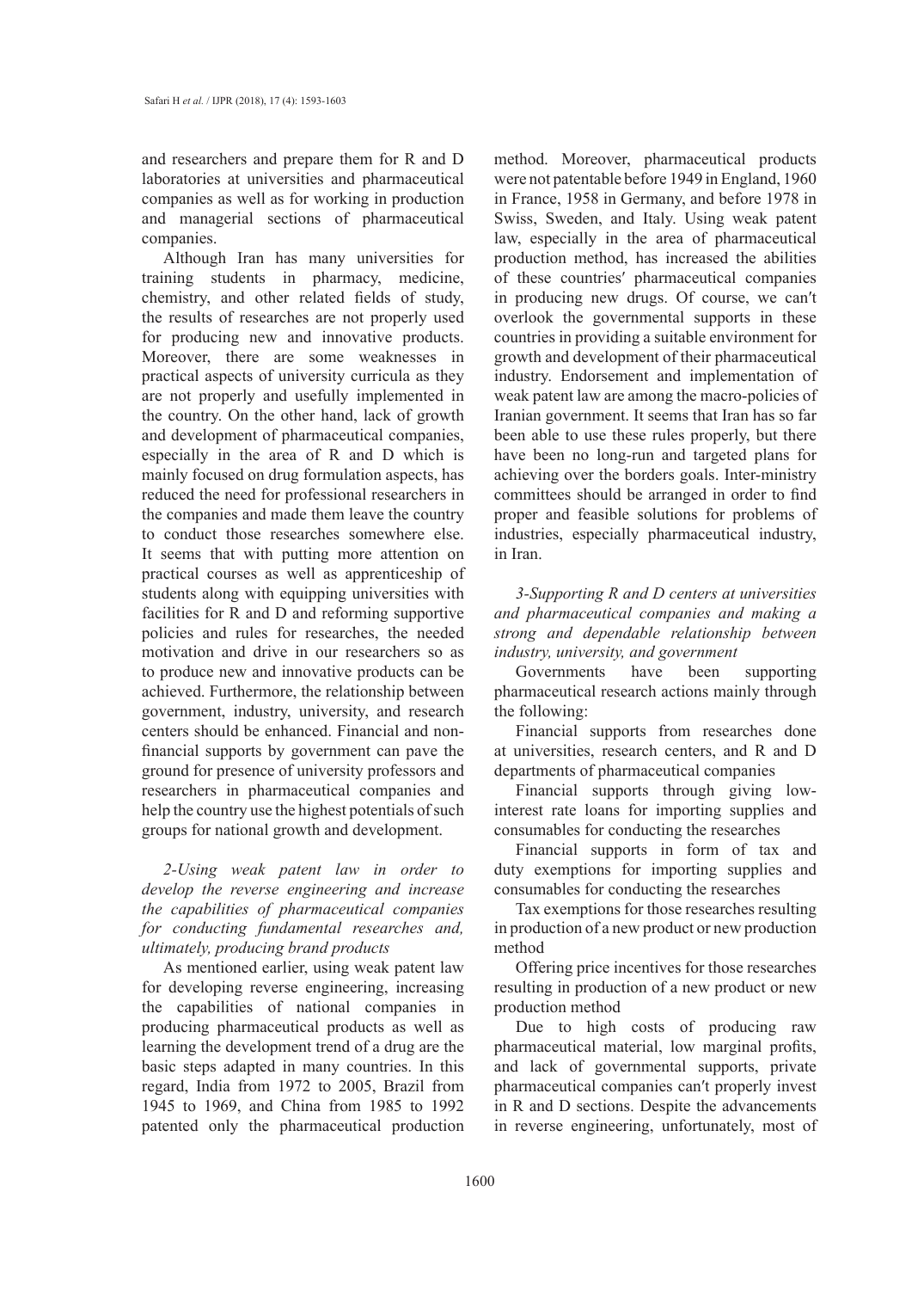the activities in R and D departments are focused on formulation of drugs. Government should provide more supports for companies involved in research actions. On the other hand, most of the supports are shifted towards researches resulting in article publication, but they should support those researches which will lead to a new product.

*4-Backing local pharmaceutical companies up so as to enhance their capabilities in producing pharmaceutical raw materials, meeting national pharmaceutical needs, and increasing their competitive features against multi-national companies*

Not only we need to enact some policies in order to support R and D departments of pharmaceutical companies, but we also need to back up the companies so that they can compete with multi-national companies through updating their equipment and technologies. Most of the developed and developing countries apply the following procedures to support their pharmaceutical companies:

Placing high customs toll and duties on importing foreign goods

Implementing tax exemptions

Considering some subsidies for companies

Assigning the monopoly rights of producing some goods to some small-size companies

Implementation of some policies for making foreign companies produce the pharmaceutical raw material as well as some drugs inside the country

Providing low-interest rate loans for companies in order to help them update their equipment and adapt themselves with good manufacturing practice (GMP) procedures

Making joint-ventures among small-size companies with an aim of creating bigger and stronger companies

Applying the rules of TRIPS so as to develop and grow the national industry

Due to involvement of Iran in some international political challenges, especially those sanctions that have been imposed on Iran after Islamic revolution, there have been some obstacles for businesses within the country; therefore, these businesses require more governmental supports for their strategic growth and development. On the other hand, the presences of high inflation rate along with broken banking system also prevent the growth and development of the national industries. Moreover, inconsistency of rules and regulations along with successive changes of management positions do not allow industries to form steady programs for their development. These changes have also broken the dependable trust among universities, industries, and government. Government can play a vital role in development and growth of pharmaceutical industry through bringing stability to production and monetary policies.

# *5-Implementing generic rules in order to support national generic drugs producers*

Generics act is usually supposed to support national companies that produce generic drugs, back up the patient rights, and prevent from wasting the capitals of insurance companies. Although this act has been active in Iran since the Islamic revolution, it owns some weaknesses as well.

Buying generic drugs by government, making pharmaceutical companies imprint the generic name on their products as well as making doctors, who work in the governmental sectors, prescribe generic drugs for patients are among the important actions taking place under the name of generic act in Iran. Unfortunately, Iranian doctors are not quite aware of the quality of national pharmaceutical products. For this reason, they do not tend to prescribe generic drugs for their patients, and this has brought some dramatic costs to health and treatment sectors.

*6-Gradual economic liberalization for developing and enhancing pharmaceutical industry when they are equipped with competitive capabilities*

Many of developing and developed countries take on a gradual movement towards economic liberalization when they reach a reasonable level of growth and development among their national industries in a way that they are capable enough to compete with their international competitors. Of the influential actions taken to reach this goal are reducing customs toll and duties for importing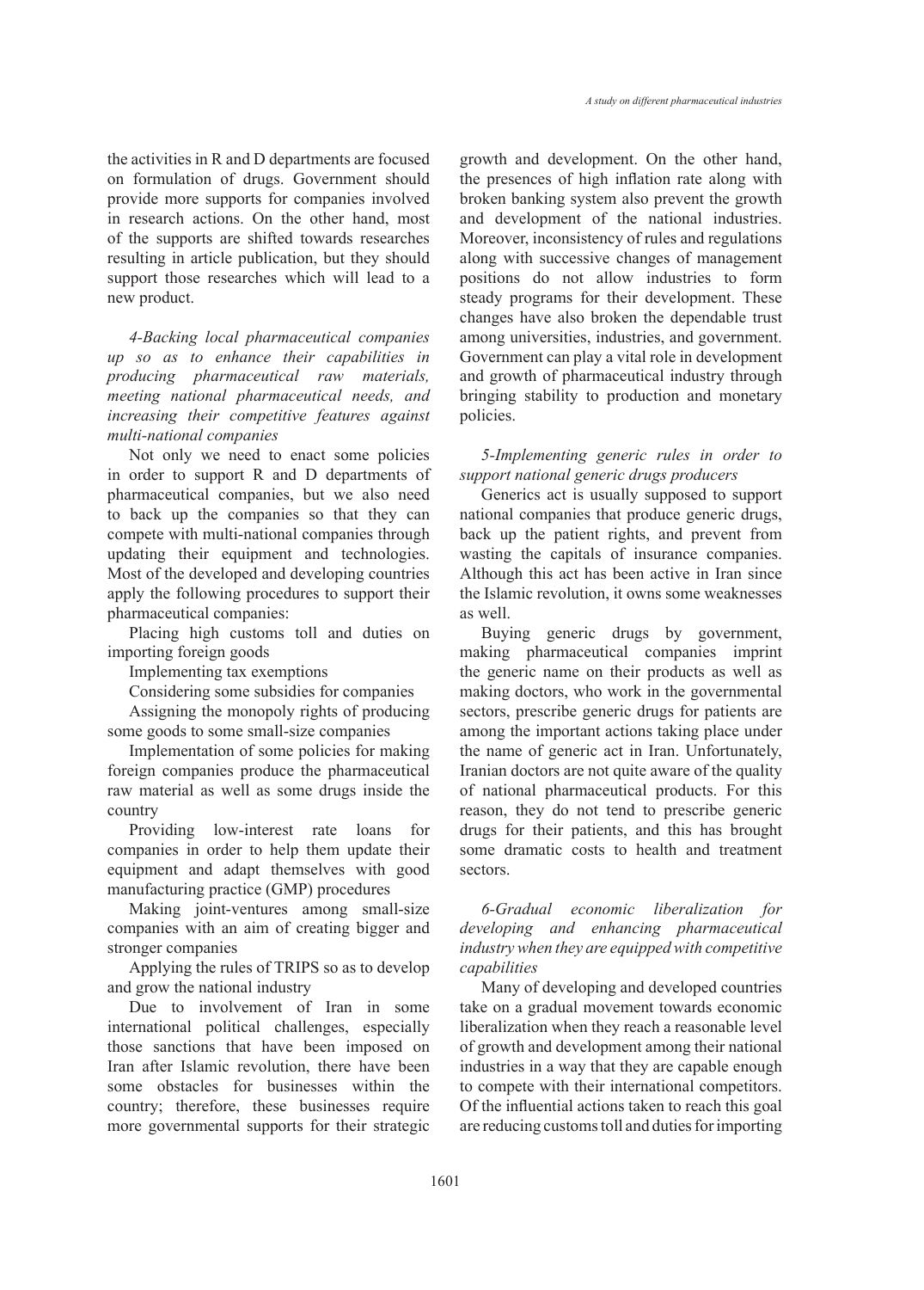foreign drugs, privatization of governmental companies, and reducing the number of drugs under the control of pricing system (22). Iran has many insurance companies which are the main drug buyers. On the other hand, some of the very strong and huge pharmaceutical companies severely control the pricing of drugs in Iran. The pricing system of drugs in Iran does not correspond to the efforts of companies, so they are not willing to invest in producing innovative drugs or in their R and D departments. Using some encouraging pricing may move companies towards innovation, research and development actions.

Moreover, non-privatization of governmental companies or even non-development of them is a big obstacle on the way of growth and development of pharmaceutical industry in Iran.

# *7-Joining World Trade Organization (WTO) and compliance with all patent laws of TRIPS*

Countries like Turkey, China, Canada, Brazil, and India have harmonized their industrial and monetary policies with WTO by the help of gradual economic liberalization; therefore, they have supplied more of their pharmaceutical products, especially generic ones, to the western developed countries. They have also enlarged their market share and, through this, are investing more in producing innovative and high-tech drugs. On the other hand, patients in these countries enjoy their accessibility to new foreign drugs because of their countries′ membership in WTO. India is one of those countries that has used TRIPS to adapt itself with the rules and policies of WTO, and its pharmaceutical companies have found their way in the world market (16). Although Iranian government has shown no willingness towards joining WTO, they should use the flexibilities of TRIPS for development and growth of its pharmaceutical industry. Perhaps, one of the most important issues in joining WTO involves reduction of tariffs or even immediate elimination of them. Because, implementation of tariffs and tolls will affect indexes and trade volume of Islamic republic of Iran in having business ties with the outside world. Although joining WTO will positively affect the export (through improving technical knowledge, having access to modern technologies...), import (through collaboration with international companies...), quality (through following international standards…), and survival of the national pharmaceutical industries (31), this should be taken into consideration that being a member of WTO requires proper infrastructure and appropriate management. Iranian government should adjust some of the business, monetary, and economic rules and policies so as to adapt itself with the requirements of WTO. Moreover, government should provide facilities for pharmaceutical companies in order to help them use modern technologies and improve their GMP.

### **Conclusion**

These are the main steps which can be taken to bring about a change in Iran′s pharmaceutical industry. Along with these steps, there is a dire need to accurate and long-run planning, tax control and reforming the banking system, revision of insurance rules and policies, and changing doctors′ prescribing behavior.

### **Acknowledgement**

This article is part of a PhD thesis carried out at Tehran University of Medical Sciences in 2015. We would like to thank all participants and authorities who helped us to finish this project.

#### **References**

- (1) Jacobzone S. Pharmaceutical policies in OECD countries. (2000). Available from: URL: http://dx.doi. org/10.1787/323807375536.
- Fardazar FE, Safari H, Habibi F, Haghighi FA and (2) Rezapour A. Hospitals' readiness to implement clinical governance*. Int. J. Health Policy Manag.* (2015) 4: 69.
- (3) Heisler M, Langa KM, Eby EL, Fendrick AM, Kabeto MU and Piette JD. The health effects of restricting prescription medication use because of cost. *Med. Care* (2004) 7: 626-34.
- Kniivilä M. Industrial development and economic (4) growth: Implications for poverty reduction and income inequality. Industrial Development for the 21<sup>st</sup> century: Sustainable Development Perspectives. 1<sup>st</sup> ed. Zed Books Press New York (2007) 295-333.
- (5) Moynihan R, Heath I and Henry D. Selling sickness: The pharmaceutical industry and disease mongering. *BMJ* (2002) 3: 324-886.
- (6) Chan L and Daim TU. Multi-perspective analysis of